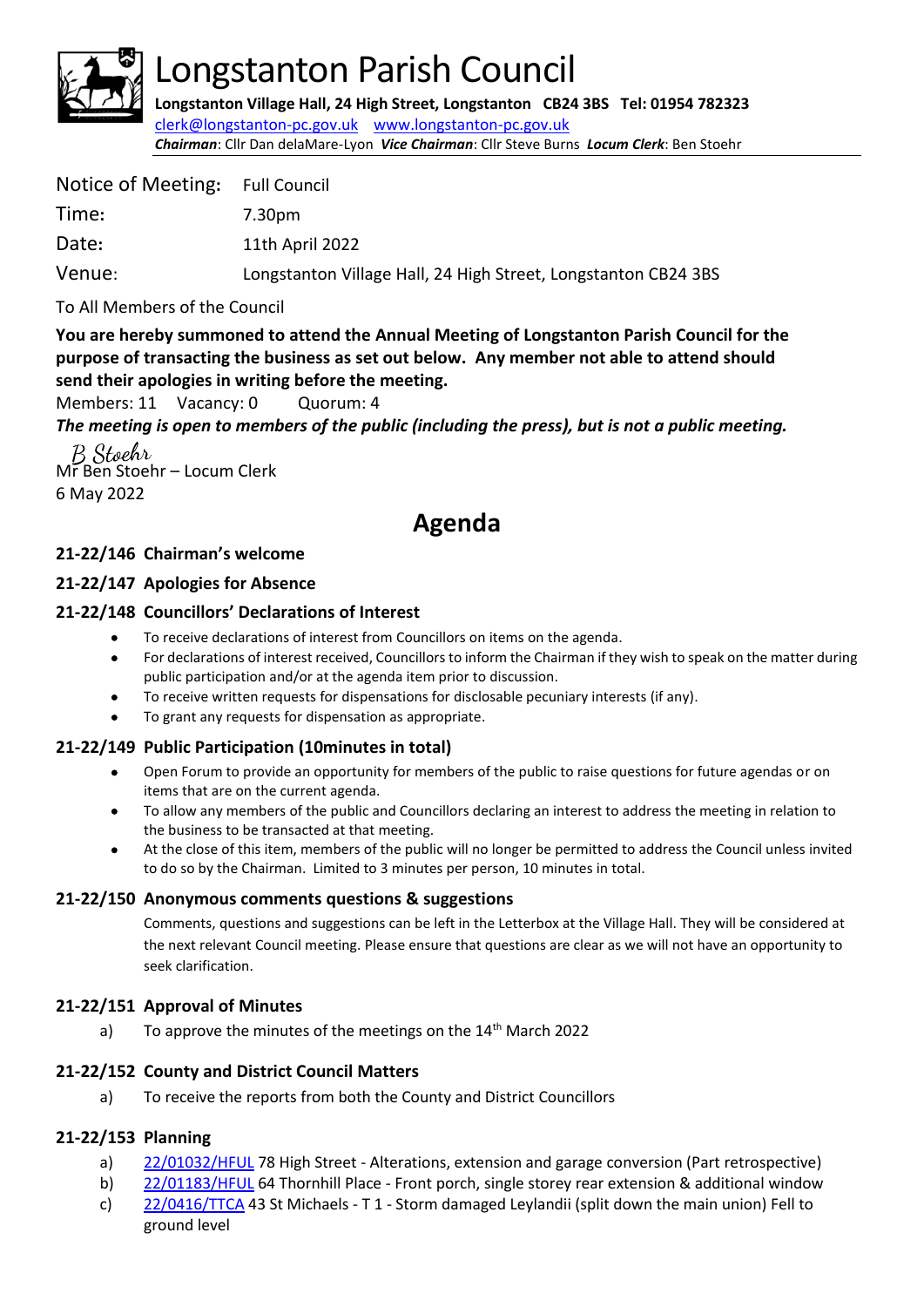- d) To note SCDC decision notices received since the last meeting
- e) SCDC decisions for Northstowe Phase 3A & 3B

#### **21-22/154 Parish Council Matters**

- a) Home Farm Adoption of Roads and Sewers and Streetlight Repairs.
- b) Longstanton water level issues
- c) Hatton Road Ponds & B1050 Cycle Route
- d) Northstowe Open Spaces Report
- e) Homes England Northstowe, terms of reference
- f) Heritage Building update
- g) Sustainability Working Group
- h) No Mow May
- i) Central Open Space & Home Farm Adoption
- j) Clerk recruitment update
- k) Village Events Jubilee
- l) Queens Green Canopy
- m) Request from Northstowe Scouts for storage space
- n) Tree Works on boundary of Fews Lane property and Mitchcroft Road POS
- o) Overhead Rotator Repair
- p) Fire at Pillbox in Magdalene Close proposal that it is sealed off to the public
- q) Hatton Park School Parking
- r) Resident communication difficulties complaint
- s) Longstanton Life submission

#### *DATE OF NEXT MEETING: Monday 9 May 2022*

*Any business to be considered at the Parish Council meeting must be delivered to the Clerk for inclusion on the agenda at least 7 days prior to the meeting.*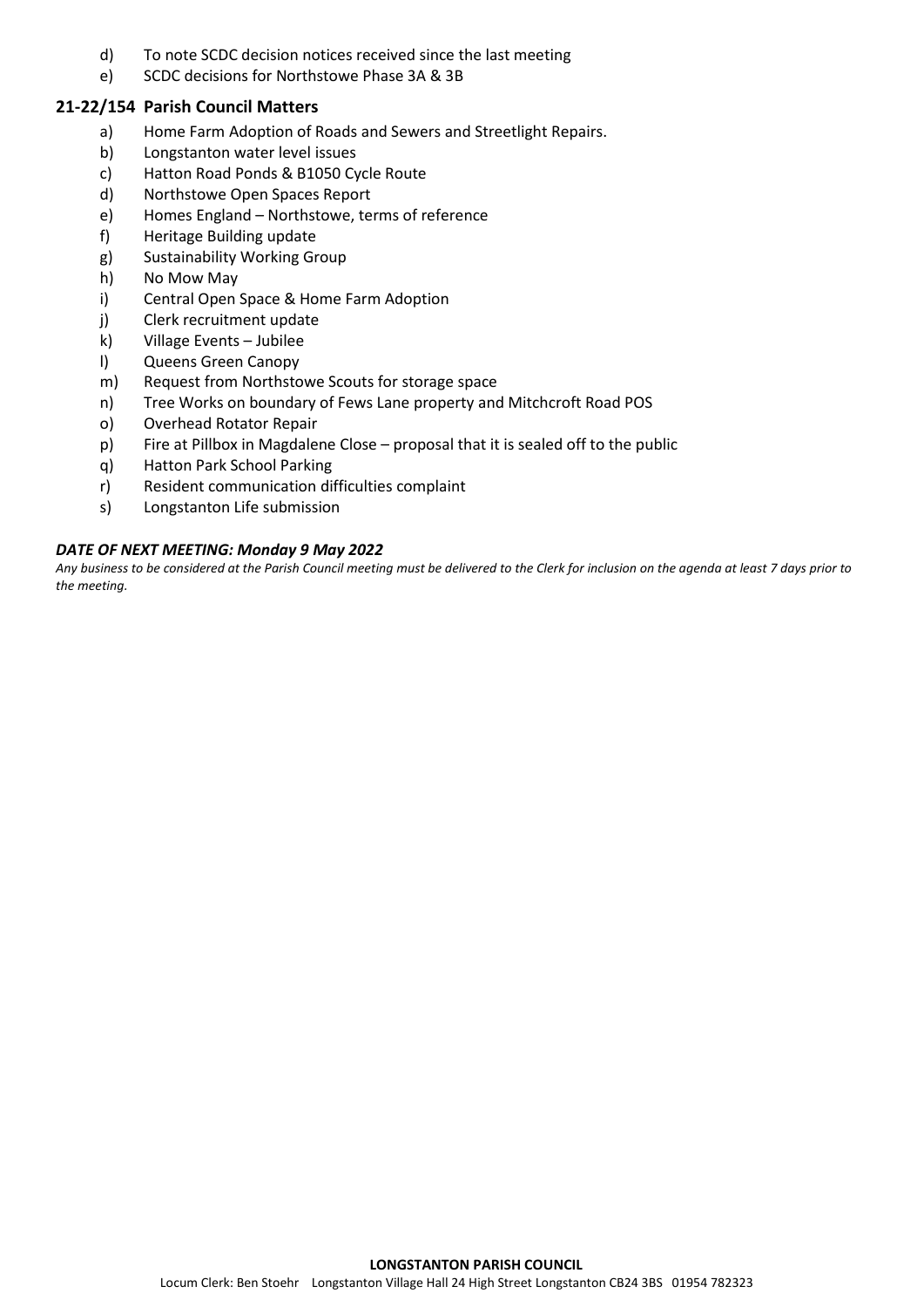**Quarterly Northstowe Meeting - Town and Parish Councils, County Councillors and Homes England** Friday 25th February 2022

#### **Attendees:**

Dean Harris (DH) – Homes England (HE) Emma Brown (EB) – Homes England Tim Watts (TW) – Homes England Chris Standish (CS) – Homes England (part) Cllr Firouz Thompson (CllrFT) CCC/NTC Cllr Sarah Cheung Johnson (CllrCJ) South Camsb District Council Cllr Stephen Moore (CllrM) Oakingotn Parish Council Cllr David Reeves (CllrR) Oakington Parish Council Laura Lawrence (LL) Oakington Parish Council Cllr Owen (CllrO) Northstowe Town Council Cllr Carla Brossabria (CllrB) Northstowe Town Council Cllr Littlemore (CllrL) Northstowe Town Council Mark Nokkert (MN)– Northstowe Town Council Cllr Andrew Wycherley Longstanton Parish Council

#### **Invited:**

Philip Harker (PH) – Homes England Cllr Alex Malyon South Cambs District Council

#### Purpose of meetings

- DH explained the purpose of the meetings was to allow communication and dialogue between the three local Councils and Homes England on the Northstowe project.
- **ACTION DH**  To circulate draft Terms of Reference
- Agreement of agenda to be set prior to next meeting
- **ACTION EB** to contact attendees 2 weeks prior to the next meeting to collate agenda based on attendees requests.

#### Homes England update (Planning/Housing delivery/Infrastructure/Engagement)

- **ACTION DH** To inform Phase 1 developers of B1050 road closure *(done via L&Q)*
- ACTION PH Provide an update on southern access road opening timings
- ACTION PH Provide an update of cycle way opening/delivery

#### Updates from each of the Town and Parish Councils (priorities and issues)

- Oakington Tomato Farm boundary in HE ownership and is being managed by HE Estates team. Residents and members have expressed height, drainage and aesthetic concerns of the southern boundary.
- CllrR ideally would like the boundary conifers to be reduced in height, or to be removed completely (alternative broad leaf hedge planted). Suggestion of creating biomass from removal of hedging
- **ACTION EB –** Contact with Estates colleagues to discuss and look into these concerns further. HE will provide update at the next meeting.
- Water Resources East consultation DH advised that Homes England Northstowe Team are not involved with this but are aware of Regional issues. Water Supply to Northstowe has been secured and water conservation measures are to be incorporated.

#### **OFFICIAL**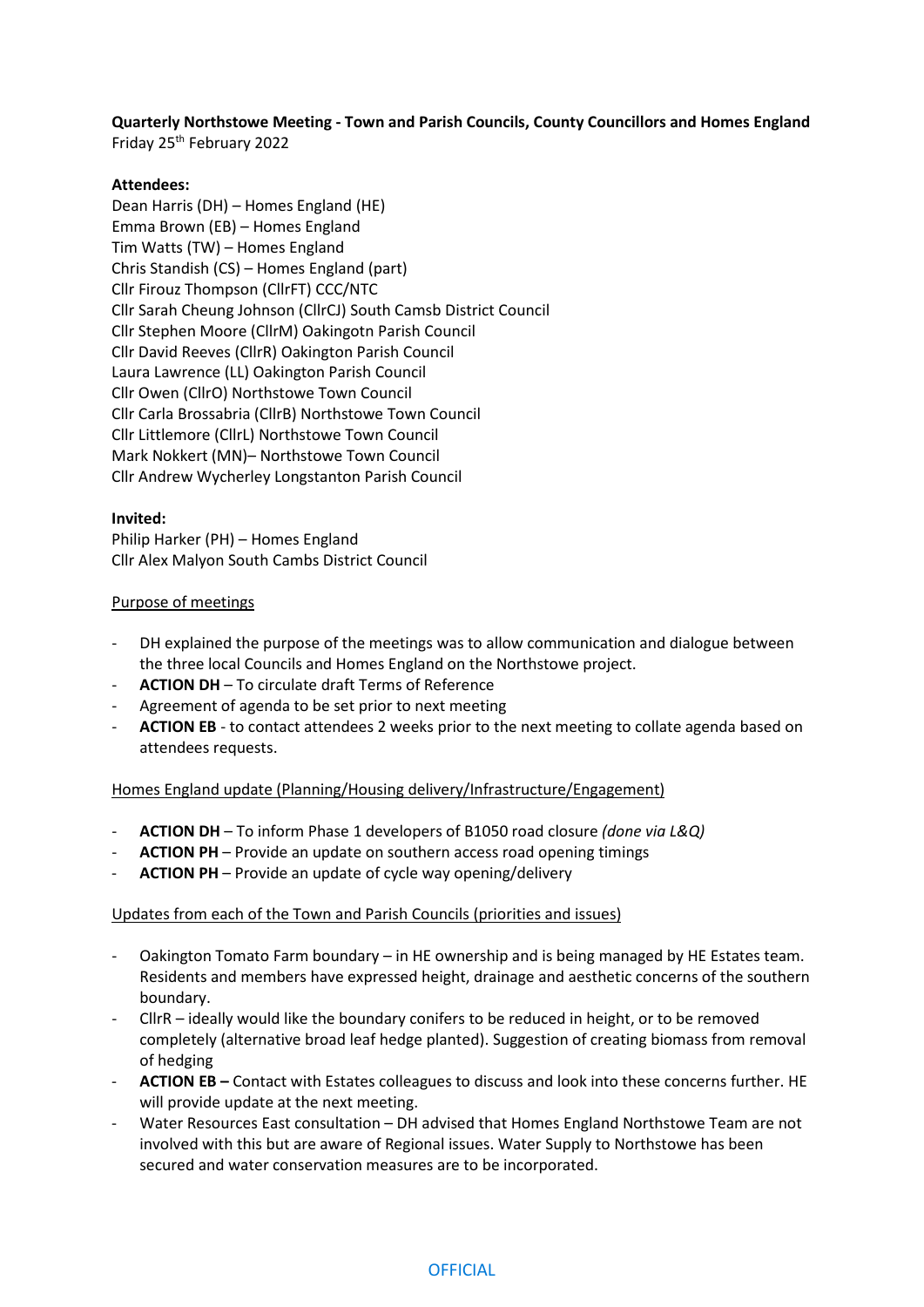- Community Endowment s106 contribution Phase 2- DH advised that the HE likely to be happy for Northstowe Town Council choice to choose how to spend funds for the benefit of the community. No issue in principle with Phase 1 residents benefiting. 4 instalments and first one has been made.
- Community assets and role of Northstowe Town Council to be subject of ongoing conversation.
- Proposals for Longstanton Road to be subject of future discussion also involving County Council.

#### **Future meetings**

Action EB - Kathryn Beck to be invited to future meetings

**Next meeting 1.30pm Friday 20th May 2022 (In person - Northstowe House although dial in option can be made available)**